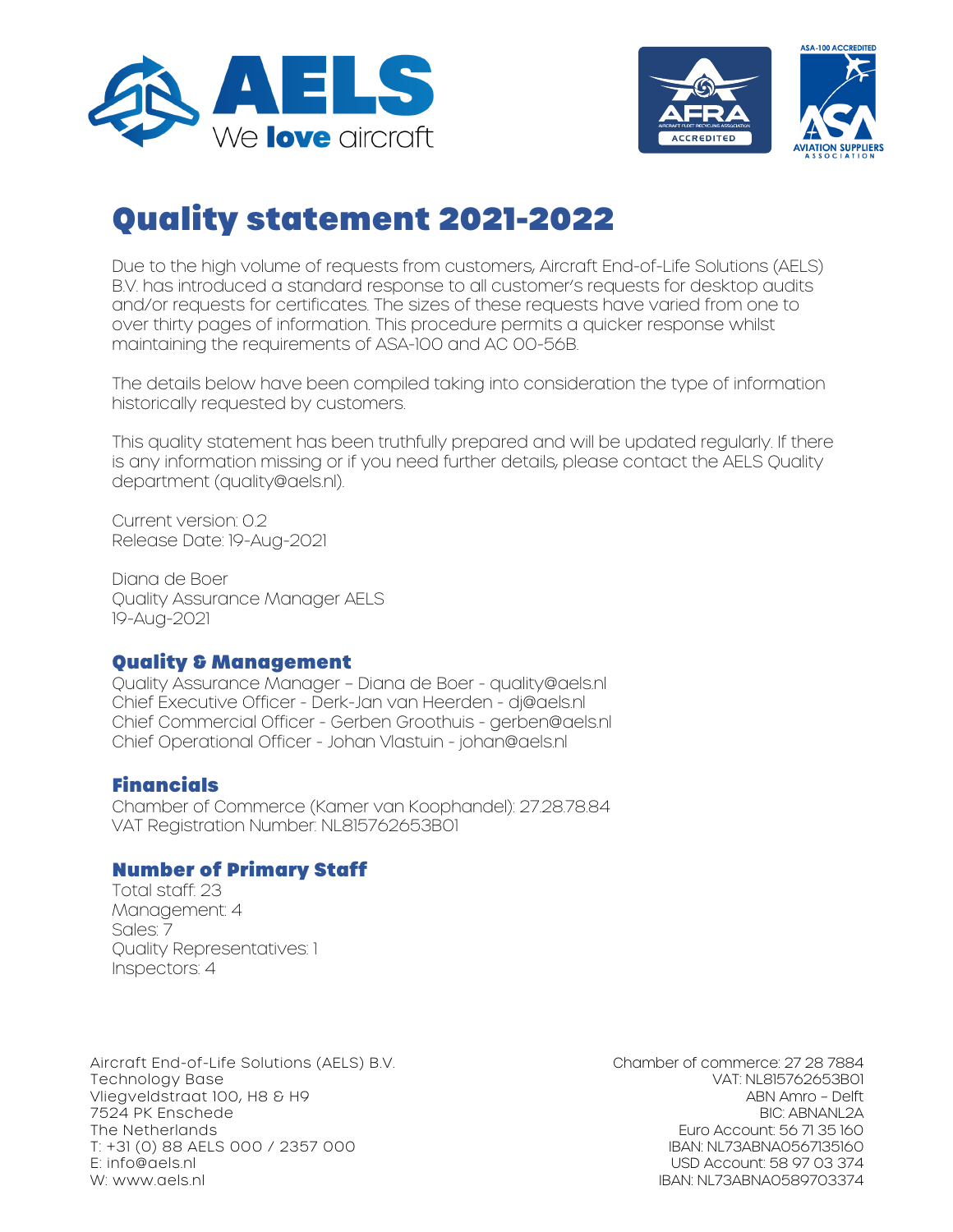



## Registered Address

Twente Airport, Vliegveldstraat 100 H8 + H9, 7524PK, Enschede, The Netherlands, +31 (0)88 235 7000, info@aels.nl

## Accreditations

AFRA Accreditation Certificate number 2021AE0318 AELS holds two AFRA accreditations (Disassembly & Dismantling and Recycling) by complying to the AFRA Best Management Practices (BMP) Guides. These guides assure the following:

- 1. AELS enhanced safety developments throughout the supply chain and will proactively discover whether an aircraft or aircraft part has been involved in an airworthiness event involving unusual heat, stress or abnormal environmental conditions.
- 2. BMP Guide for Disassembly & Dismantling and Recycling of aircraft materials provides practical solutions. It assures that AELS processes are performed in a safe and environmentally responsible fashion.

### ASA and FAA AC 00-56B Accreditation

Certificate number 27050213-7

As a certified ASA-100 aircraft parts supplier, AELS can provide parts to the aviation industry that originate from the AELS Disassembly & Disassembly Dismantling process. The ASA Accreditation Program (ASAAP) is a 36-month audit program based on the ASA-100 Standard. The standard was created to comply with the FAA Advisory Circular (AC) 00-56B, the Voluntary Industry Distributor Accreditation Program. ASA-100 emphasizes issues such as impartiality, competence, and reliability - all specific to the regulated needs of the aerospace industry.

#### VIHB Number

ZH513901VIHB

Companies which collect or transport waste (industrial or hazardous) on a professional basis or which arrange for disposal or recovery of waste (industrial or hazardous) for others must be registered on the Dutch list of "Vervoerders, Inzamelaars, Handelaren en Bemiddelaars" (VIHB) of waste (Dutch for Collectors, Transporters, Dealers and Brokers of waste). Being on this list shows that AELS fulfils the three criteria. These criteria are: reliability, creditworthiness and professional competence.

Aircraft End-of-Life Solutions (AELS) B.V. Technology Base Vliegveldstraat 100, H8 & H9 7524 PK Enschede The Netherlands T: +31 (0) 88 AELS 000 / 2357 000 E: info@aels.nl W: www.aels.nl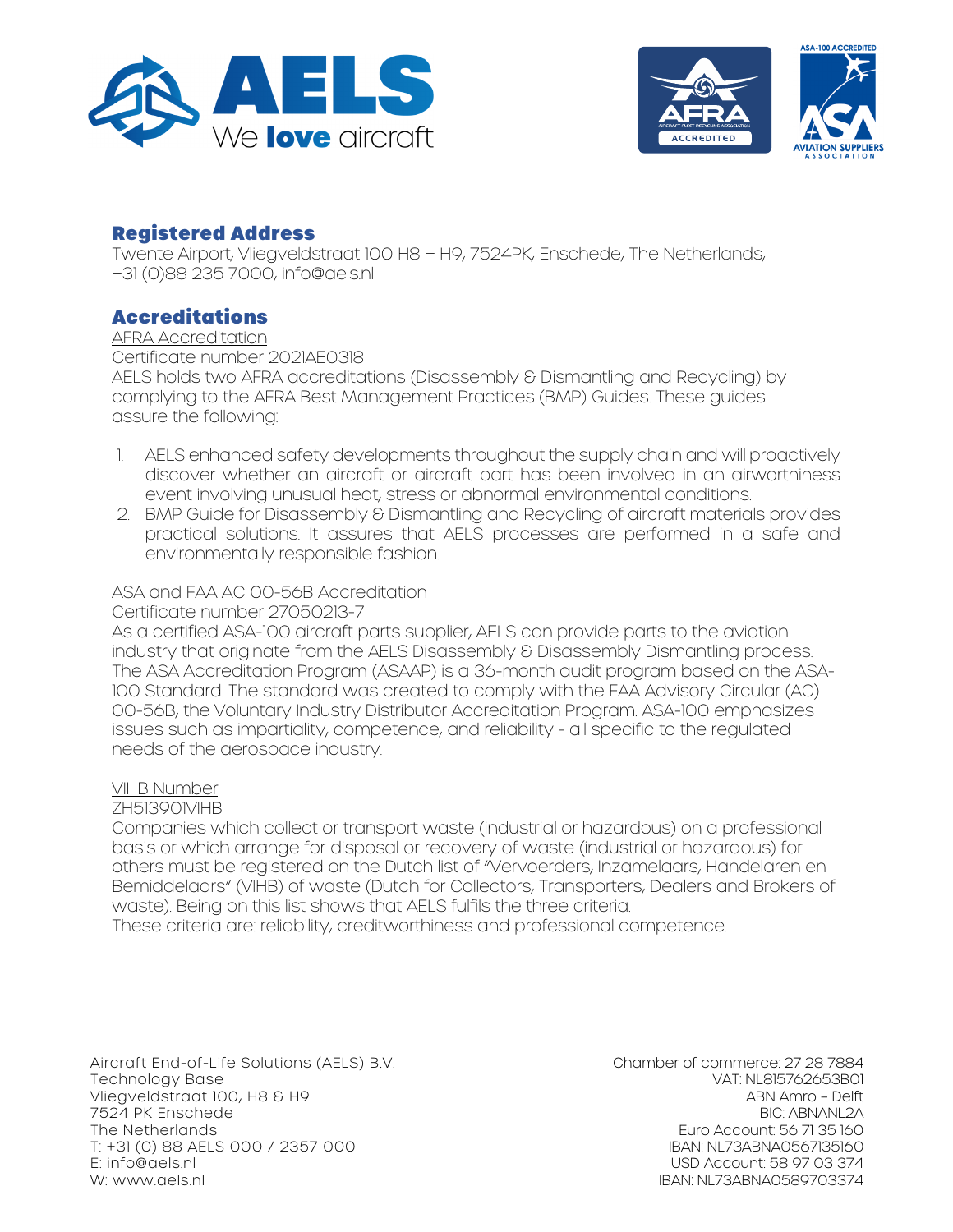



# Quality System

At AELS, an established, documented and well maintained quality management system is in place according with the applicable international standards. The quality system documentation is kept current and is readily available to employees, customers, auditors and designee via electronic media and via hard copy.

The quality manual, describing the quality system, includes a detailed description of:

- The organization and relationship of the quality control department to the rest of the organization
- Assignments of personnel and specific responsibilities
- Revision control system for the quality system documentation
- Record keeping system
- Control of incoming discrepant parts and supplies
- Receiving inspection procedures
- Storage facilities and specifications
- Part identification program
- Environmental controls
- Internal audit/evaluation program
- Shelf life control system

The quality manual is available upon request, for audit purposes.

## Audits

#### Internal

An established, documented and maintained internal audit procedure is in place. This program identifies who within the company is responsible for conducting self-audits and the frequency of audits. Quality audits verify that quality activities and results conform to the provided dispositions and allow to determine the quality system efficiency. Implementation and effectiveness of corrective actions taken are verified by follow-up audits. The results of internal quality audits and follow-up audit activities are recorded.

The Quality Assurance Manager is mainly responsible to manage the internal audits and the audit program.

#### **External**

AELS allows authorities or other interested parties to verify compliance with the quality manual. The quality manual is available upon request, for audit purposes.

## **Personnel**

**Training** 

Aircraft End-of-Life Solutions (AELS) B.V. Technology Base Vliegveldstraat 100, H8 & H9 7524 PK Enschede The Netherlands T: +31 (0) 88 AELS 000 / 2357 000 E: info@aels.nl W: www.aels.nl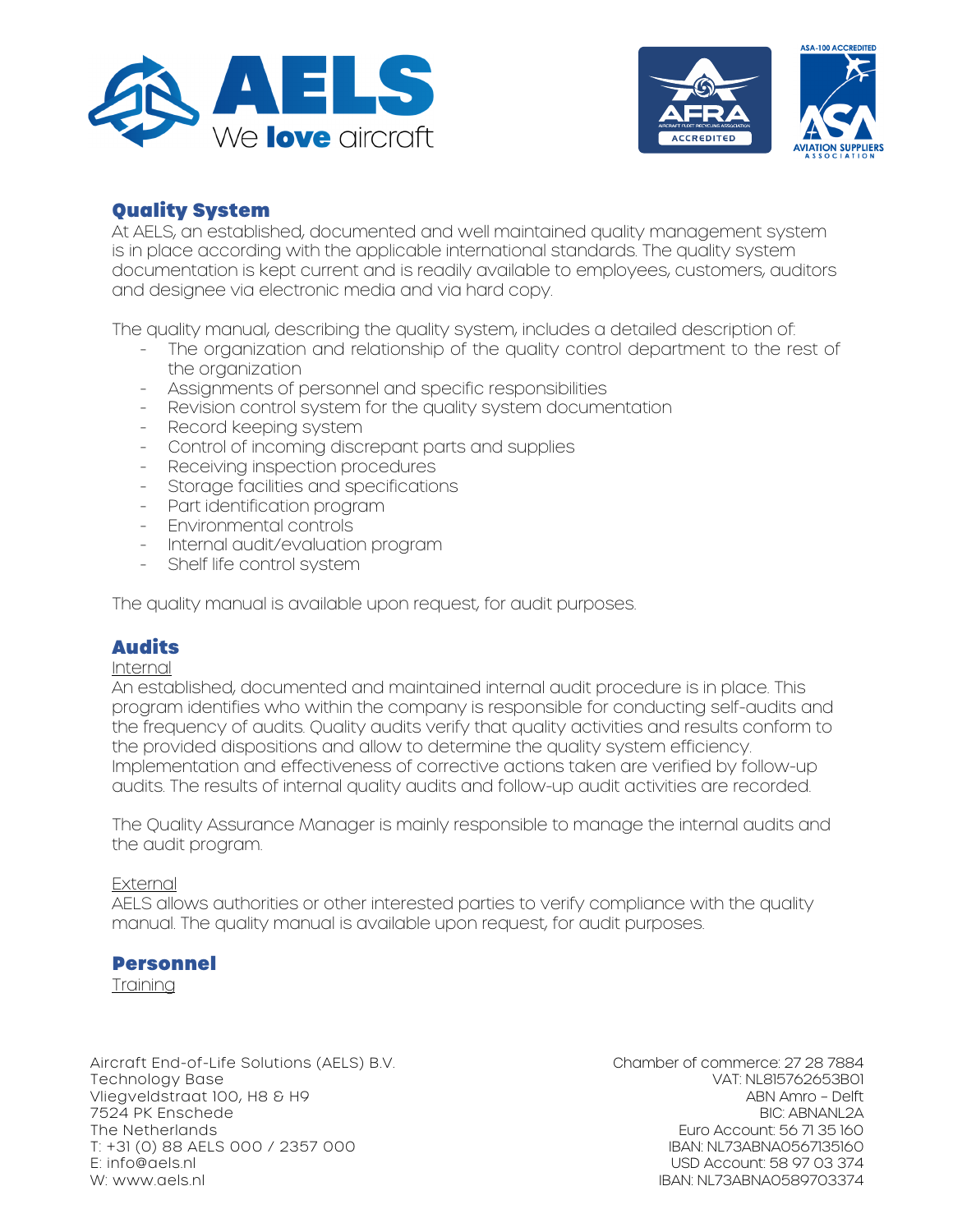



Personnel who perform inspection, shipping and receiving functions are trained accordingly. The inspection personnel is properly authorized and trained to identify and report suspected unapproved and bogus parts, in accordance with FAA Advisory Circular 21-29. Both formal classroom and on-the-job training are documented and maintained.

A roster of personnel authorized to perform inspections is also maintained. The training program does address unapproved and counterfeit parts.

## **Purchasing**

There is an established documented procedure to ensure that products offered for sale conform to the applicable requirements. The system assures that parts conform to the customer's purchase request/order and that deviations are approved in writing by the customer.

All parts originate from the AELS Disassembly & Dismantling process. AELS uses repair shops to repair or overhaul aircraft parts or components. The system requires to maintain a list of approved suppliers and subcontractors and a quality history of each source. Aircraft parts or components are certified traceable to the FAA, EASA approved Repair Station that certified the item.

The quality system assures that AELS' aircraft parts:

- Which are known to have been subjected to conditions of extreme stress, heat or environment are identified.
- That all represented Airworthiness Directives, which have been accomplished, are documented.
- That the parts that are identified as overhauled, repaired or modified have all appropriate signed and dated documentation

## Receiving of Goods

A receiving inspection procedure is in place including:

- A check for physical damage of the package due to transportation
- An inspection of the material for transportation damage
- Verification that all appropriate plugs and caps are properly installed
- Verification of part number, model number, etc. to ensure they match the documentation
- Verification of quantity, part numbers or noted substitution, to ensure they match the purchase order
- Verification that all appropriate documentation is on-hand and is properly completed and signed

Aircraft End-of-Life Solutions (AELS) B.V. Technology Base Vliegveldstraat 100, H8 & H9 7524 PK Enschede The Netherlands T: +31 (0) 88 AELS 000 / 2357 000 E: info@aels.nl W: www.aels.nl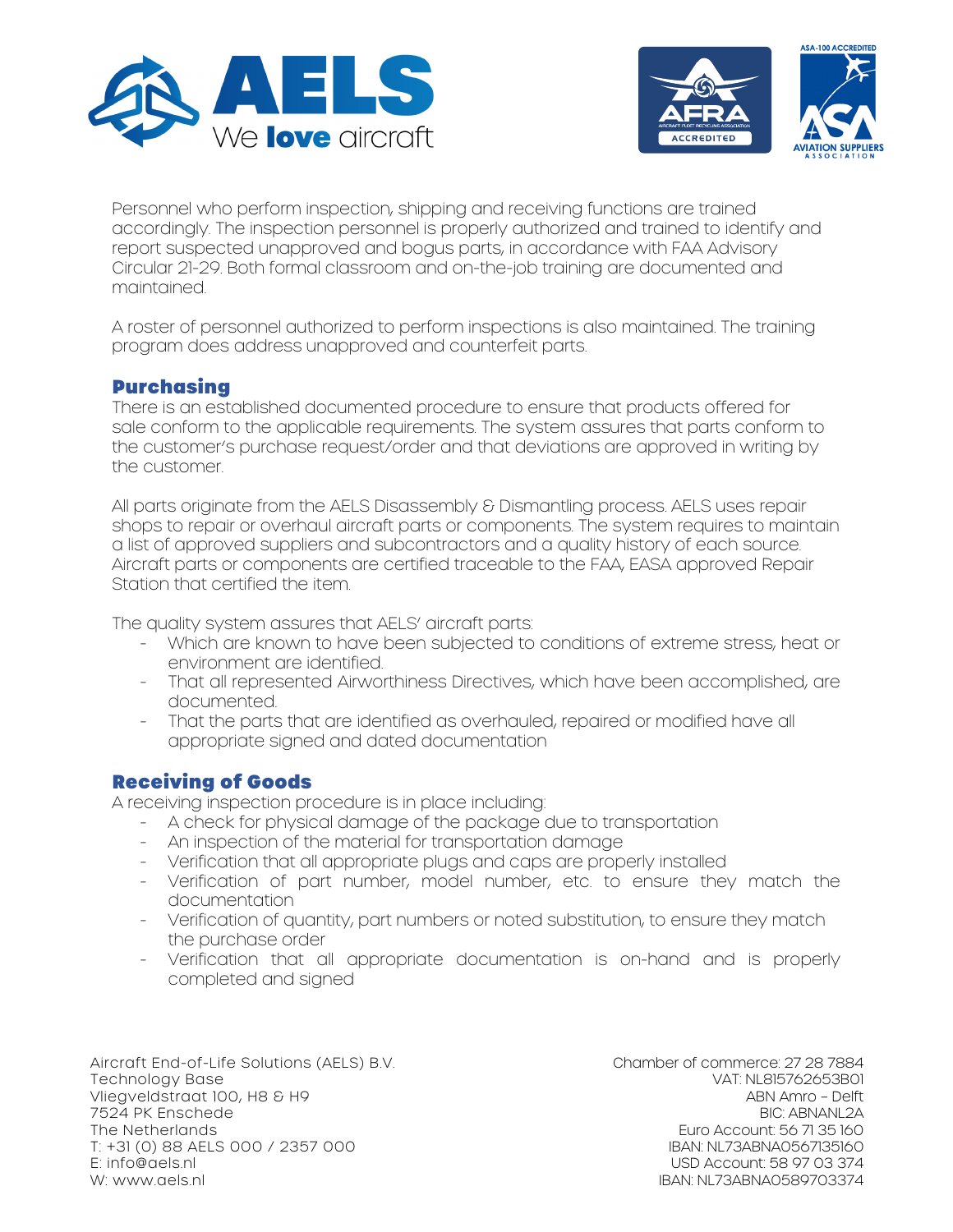



- Inspection, rejection and reporting of suspected unapproved- and bogus parts in accordance with FAA Advisory Circular 21-29

AELS ensures traceability of parts and components to the previous operator, repair organization or OEM. All records indicate acceptance or rejection. Rejected items are identified and segregated from serviceable material. There is a procedure in place for reporting unapproved parts in accordance with FAA Advisory Circular 21-29. All incoming material is held in a quarantine area for further disposition activities.

## Material Control

Material is handled in an appropriate manner and protected from damage and deterioration.

Batch/lot control is maintained for parts so identified by the manufacturer. The quality system requires segregation of non-conforming material from usable stock. The storage area is periodically checked for overall effectiveness. Whenever practical, the received material is stored in the manufacturer's original packaging. The system requires the use of ATA 300 packaging, or an equivalent, or customer specified packaging. The packaging is required to identify the manufacturer, distributor and serial number by the quality system. Part number ambiguity is prevented by the system. A documented procedure to mutilate scrapped parts is in place and the records and documentation to be kept on all serialized scrapped parts is required.

Components subject to electrostatic discharge (ESD) are packaged, handled and protected with necessary precaution, and in accordance with requirements for safe handling. Components determined to be electrostatic sensitive devices are not to be removed from their protective packaging. If however, the Component must be removed for the purpose of further inspection, an ESD workstation equipped with a grounded ESD matt and wrist strap will be used. Only ESD trained and authorized personnel handle this type of product.

## **Storage**

The storage area provides adequate space and relevant racks to preclude damage or mishandling.

AELS has a warehouse storage capacity of approx.. 4.000 m<sup>2</sup> (43.000 ft<sup>2</sup>). Access by unauthorized individuals is prevented. The areas are environmentally controlled on humidity and temperature and have segregation of aircraft from non-aircraft functions and of serviceable from non-serviceable parts. The quality system has a procedure in

Aircraft End-of-Life Solutions (AELS) B.V. Technology Base Vliegveldstraat 100, H8 & H9 7524 PK Enschede The Netherlands T: +31 (0) 88 AELS 000 / 2357 000 E: info@aels.nl W: www.aels.nl